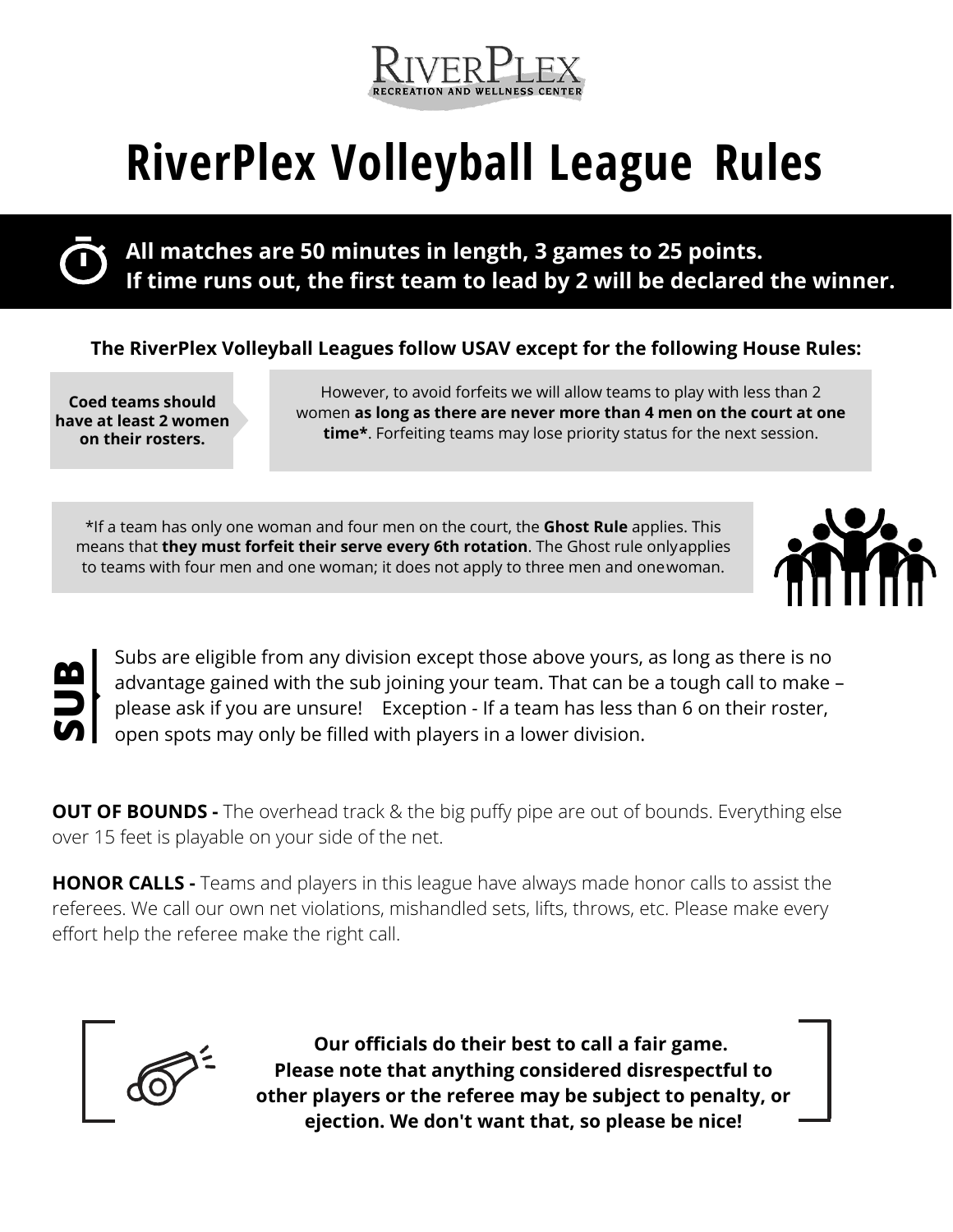#### **Following are a few USAV Rules that players sometimes find confusing.**

#### **[USAV Rules can be found online at:](http://www.jvaonline.org/assets/2017_2019_USAV_Indoor_RuleBook.pdf)** [http://www.jvaonline.org/assets/2017\\_2019\\_USAV\\_Indoor\\_RuleBook.pdf](http://www.jvaonline.org/assets/2017_2019_USAV_Indoor_RuleBook.pdf)

**CHARACTERISTICS OF THE CONTACT -** The ball can contact any number of body parts down to, and including the foot, providing such contacts are simultaneous and the ball rebounds immediately and cleanly after such contact.

**SIMULTANEOUS CONTACTS -** When two non-blocking teammates touch the ball simultaneously, it is considered one contact, and any player may make the next contact.

When two blocking teammates touch the ball simultaneously, it is not counted as a contact, and any player may make the next contact.

When two opponents simultaneously and instantaneously contact the ball over the net, and the ball remains in play, the team receiving the ball is entitled to another three hits. If such a ball lands "out", it is the fault of the team on the opposite side of the net from where the ball lands.

**HELD BALL -** The ball must be contacted cleanly and not held, lifted, pushed, caught, carried or thrown. The ball cannot roll or come to rest on any part of a player's body. It can rebound in any direction.

**OUT OF ROTATION** - At the moment the ball is hit by the server, each team member must be positioned within its own court in the rotational order (USAV rule #7). In other words, players cannot change their positions until the ball is contacted by the server (vs during the toss).



**HAND SETS -** A contact of the ball using the fingers of one or two hands to direct the ball toward a teammate is a set. The ball must come into contact with both hands simultaneously and leave both hands simultaneously to avoid a double hit call. Rotation of the ball after the set **may indicate** a held ball or multiple contacts during the set **but in itself is not a fault.**